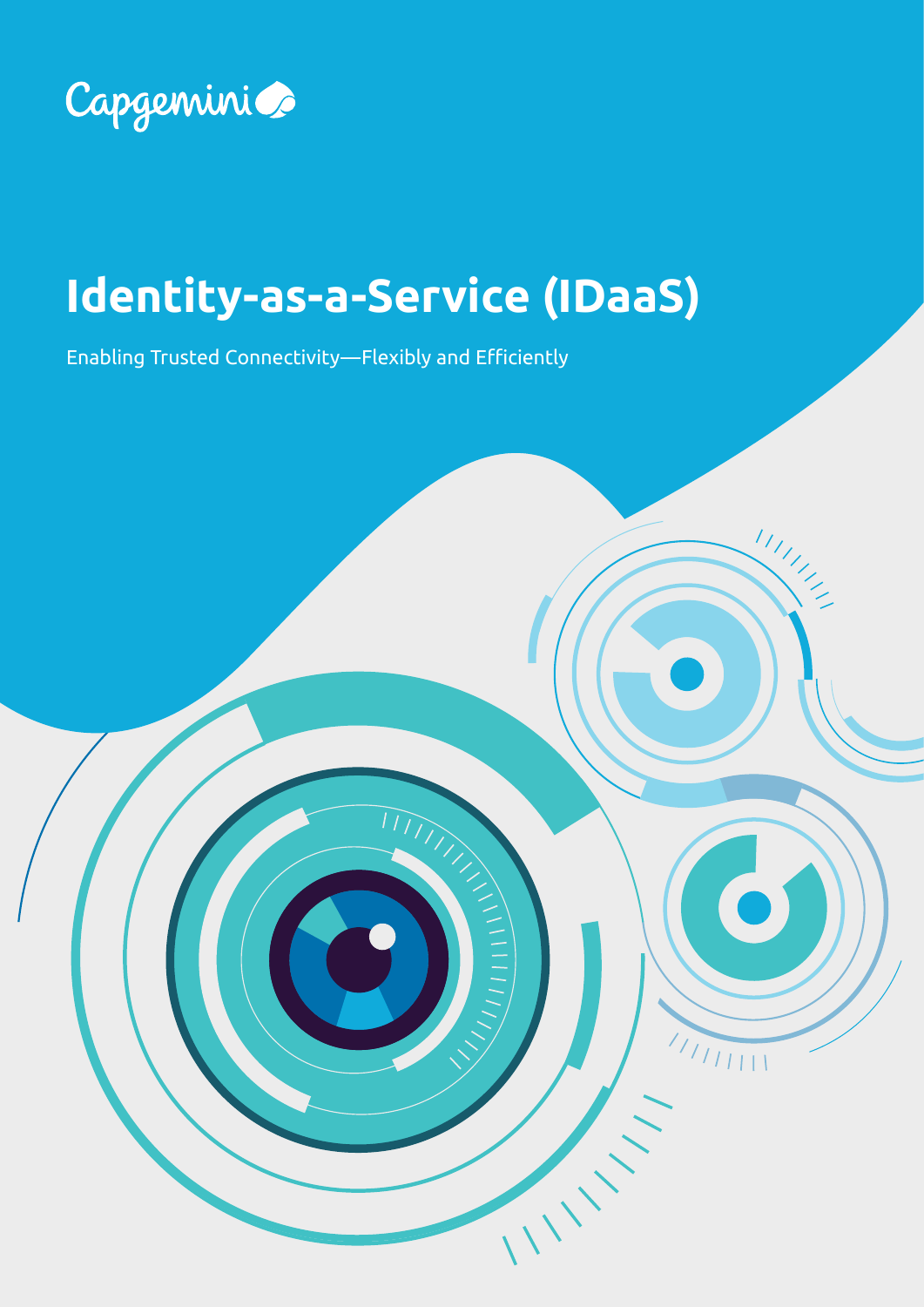Managing digital identities. Providing controls. Capgemini IDaaS enables secure access to systems and data from inside and outside the organization as part of a broader Identity and Access Management solution.

In the modern enterprise, Identity and Access Management (IAM) is an essential enabler for secure and new ways of working. For example, IAM securely enables:

- Organizations to retain control whilst moving services to the cloud
- Improved collaboration with business partners
- Employees to work flexibly from any location and any device, at any time
- New customers to consume services more easily and provide their consent around the use of their data across multiple systems.



**Capgemini IDaaS** enables organizations to use the latest digital identity solutions to help transform their businesses.

**Capgemini IDaaS** is a highly optimized set of hosted IAM services available on a subscription basis within our IAM Managed Services portfolio.

Digital transformation depends on making new connections—between people, devices, things, services, applications and data, irrespective of where these entities exist. But how do you make trusted connections that take account of the context in which they are operating, at internet speed and scale? And how do you achieve this in a manner that improves the user experience and avoids unnecessary costs? Leading organizations are deploying agile new models of identity and trust within a broader IAM ecosystem to meet this challenge—an evolving Enterprise IAM Framework that encompasses policies, processes, people, services and tooling.

**Capgemini IDaaS** can play a part in creating the optimal solution within this evolving IAM Framework. It gives you the full functionality and flexibility of market-leading IAM products deployed to meet your specific requirements. But it is provided in a rapidly deployed, pre-packaged, modular, managed and hosted form on a subscription basis by Capgemini. And it's capable of being fully integrated within a broader set of IAM and Managed Security Services provided by Capgemini. This powerful combination of flexibility, repeatability, speed and cost sets us apart from other Managed IAM and IDaaS solutions in the market.



**Capgemini IDaaS** equips organizations to manage and enable any identity to securely connect to any resource, from any device and any location. We achieve this by providing fully managed IAM services across:

- Identity Governance and Administration
- Access Management
- Privileged Access Management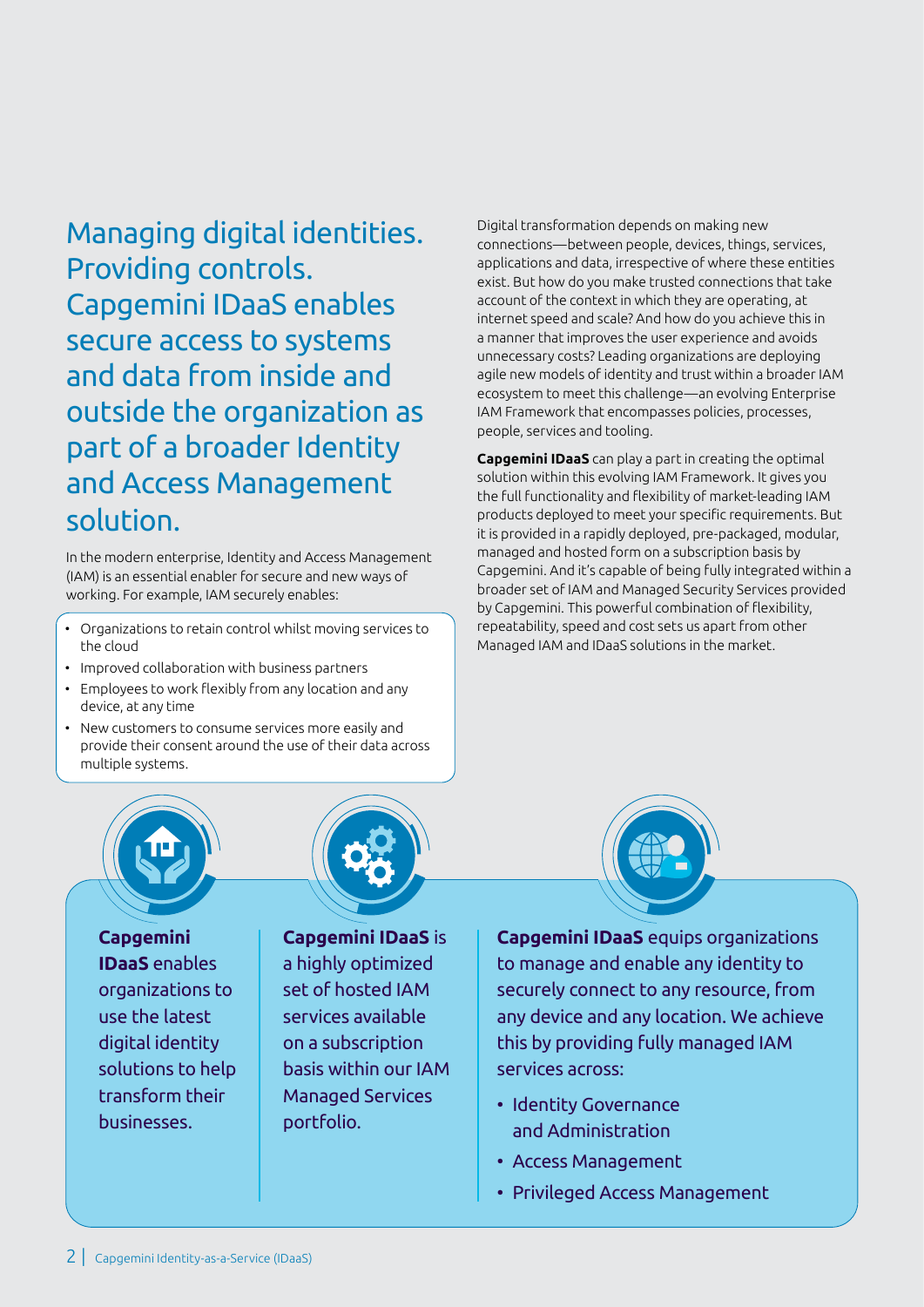### Your IAM Partner of Choice

At Capgemini, our focus is to enable our customers' digital transformation journeys through improved IAM. This involves using IAM in innovative ways to support new ways of working. Using our deep understanding of how your business operates, we can work with you to provide IAM business change enabled through the latest IAM tools and technologies. For example:

• Creating and using identities in new ways, such as utilizing federated and social identities

- Creating and managing entitlements more effectively, including exploiting delegated trust and consent
- Using Artificial Intelligence and Machine Learning to seek out access anomalies and threats, and act upon these in real time.

Organizations are frequently looking to improve, augment or exploit existing IAM platform services to meet new and changing demands.

#### **What makes Capgemini IDaaS unique?**

- Provides the flexibility and customizable functionality of market leading IAM products
- Fully managed by Capgemini from the cloud
- Delivered as-a-service:
	- –No investments up front
	- –Pay-per-user per month
	- –Fast deployment
- Pre-configured use cases and reporting out of the box
- Fully integrated IAM stack across IGA, PAM and Access Management modules, integrated with our other Cybersecurity and Cloud enablement services, including Capgemini Cloud Platform.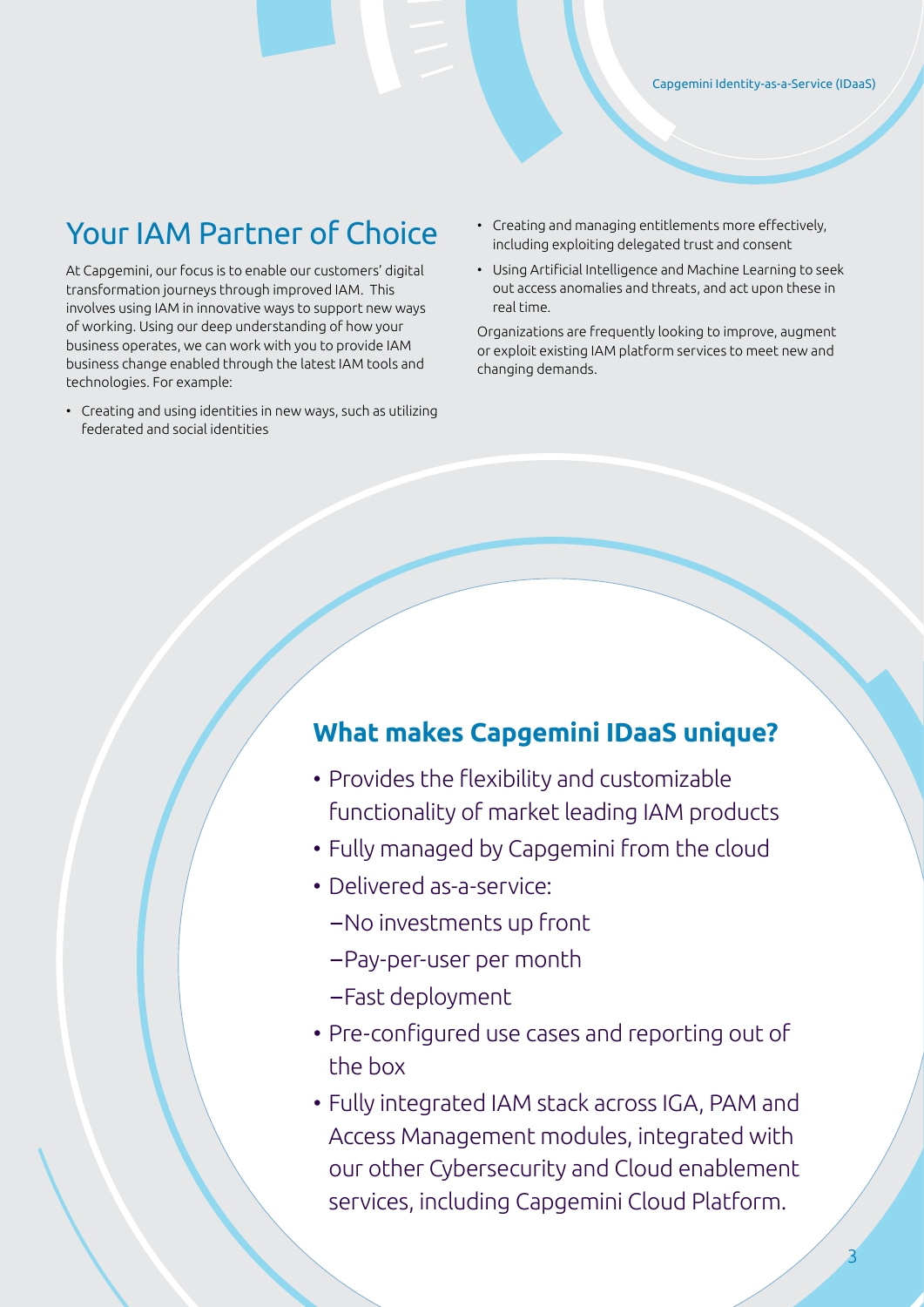## The three pillars of Capgemini IDaaS

Capgemini IDaaS takes your IAM to the next level. We have built on our experience of providing IAM services to more than 150 organizations to create an optimized fully-featured Managed and Hosted IAM Service built on the three core

**Access** Management Identity Governance and Administration (IGA) Privileged Access Management (PAM) Supports different types of authentication and authorization, such as adaptive authentication and risk-based access polices, to dynamically secure access to systems, transactions and data inside and outside the network. **Capability What does it do? Example use cases** Provides control over which resources (systems, applications, data), users, devices and services are allowed to access. Ensuring privileged accounts and credentials are managed and monitored across the organization, with potentially inappropriate privileged access detected and acted upon. • A leading retail bank engaged with its customers more securely and with reduced friction. • A leading international bank met its Open Banking / PSD2 obligations. • A leading US technology company provided SSO and multi factor authentication to all critical applications. • A multi-national paints organization introduced automated user lifecycle management with fully auditable approvals for the first time. • A Dutch utilities company reduced its shadow IT (e.g. use of SaaS applications and unwanted software on endpoints). • A major technology company integrated identities from multiple sources and multiple AD domains, automating compliance reporting and violation management. • A German insurance company updated its privileged access to Windows, Unix, Azure, AD and database servers to establish a core PAM service, accelerating the request process by 75% and significantly improving security. • A French multinational insurance company is now managing around 55k privileged accounts through our core PAM service. • A leading UK insurance company is now controlling and monitoring the activities of over 400 privileged users through our core PAM service.

pillars of IAM: Access Management, Identity Governance and Administration (IGA) and Privileged Access Management (PAM). Working alongside your existing or planned new IAM services, Capgemini IDaaS can play a vital part in helping to secure your business.

Organizations around the world are already exploiting the power of Capgemini IDaaS to meet their specific needs. Examples include:



4 | Capgemini Identity-as-a-Service (IDaaS)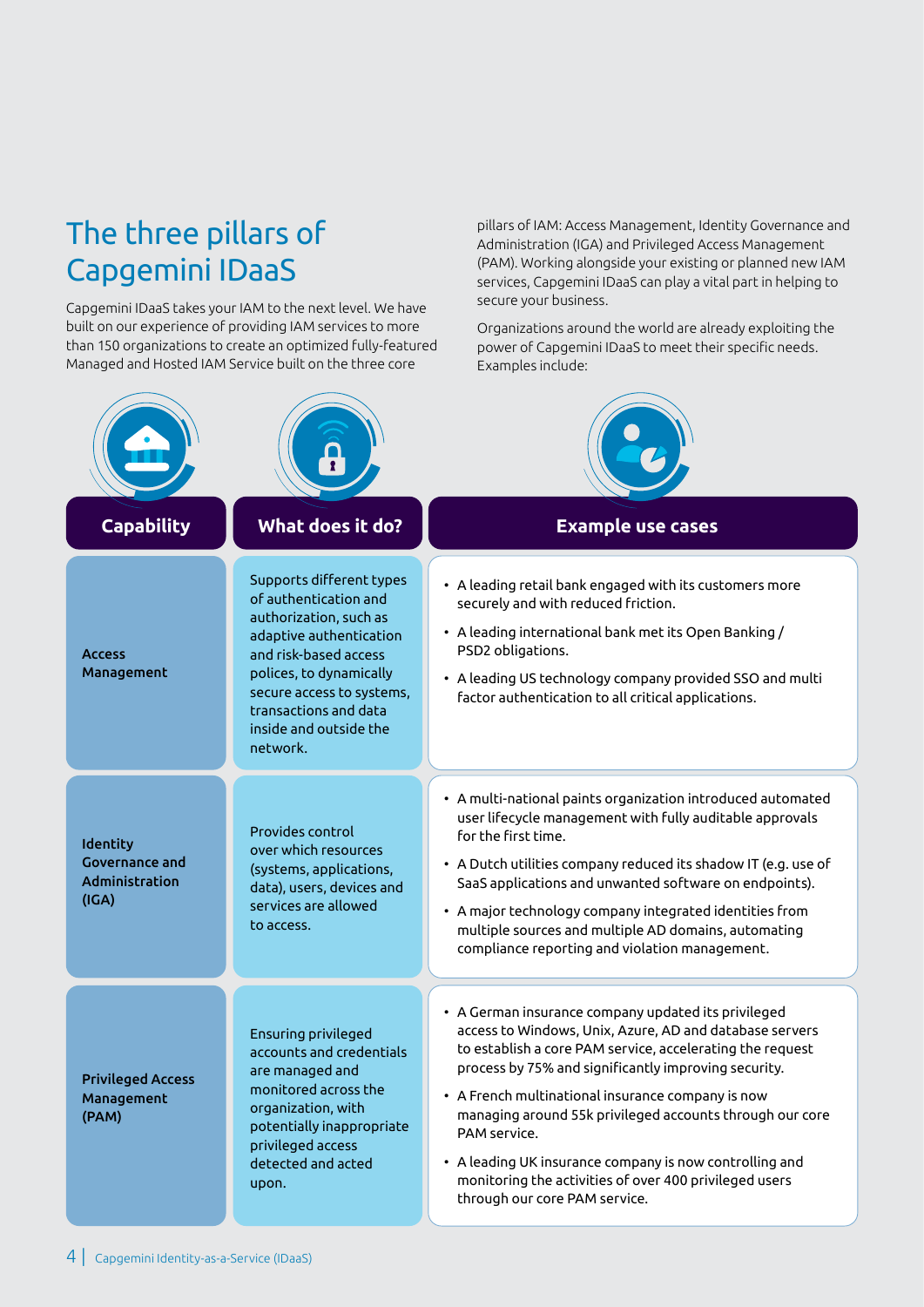### Capgemini IDaaS features and benefits

Capgemini IDaaS delivers value across a number of areas, including:

- **• Costs:** Gain transparency and control over your costs with no upfront investments and by only paying on a per-user-per-month subscription model against the modules and functions required. Exploiting our Global Partnership Agreements with leading vendors for highly effective pricing.
- **• Functionality:** To meet the full range of possible Enterprise and Consumer IAM requirements, our IDaaS services exploit market-leading IAM software from a wide range of IAM vendor solutions, together with software used by Capgemini for deployment, hosting and management purposes. Services can be made available on a modular or fully integrated basis and provided through a single tenant model giving you complete control and flexibility over customization of these services.
- **• Rapid deployment:** Get up and run quickly with easy deployment of core IAM services using our pre-built standardized application and service builds for each packaged component on AWS.

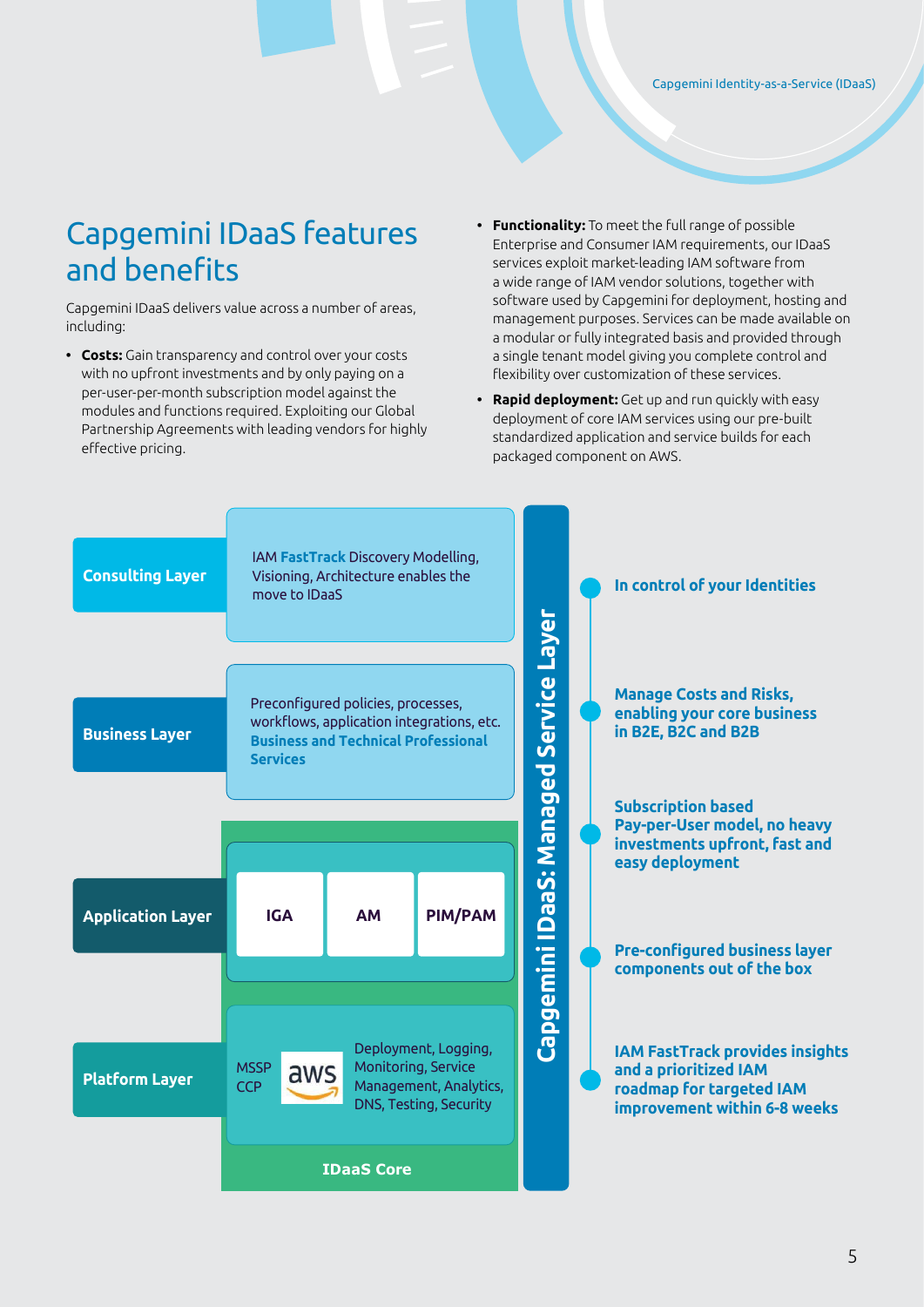- **• Speed to value:** We understand that provision of the core Identity platform is only a 'part of the jigsaw'. Achieving business value through IAM requires changes to business policies, processes, people and other systems around the organization. We have pre-configured business layer processes and integrations within our IDaaS services to accelerate the introduction of services. Using our unique IAM FastTrack approach, we can iteratively design and undertake IAM business change across the organization to more rapidly achieve measurable business and security benefits.
- **• Service Levels:** Access Management systems provide the 'front door' to modern digital systems, and therefore require exceptionally high levels of service. Privileged Access Systems are critical during major events. Moreover, next-generation Security Operations Center (SOC) services require strong integration with IAM services to enable security incidents to be detected and responded to. Our IDaaS services provide the level of service availability, reporting insight, security and integration that you'd expect from an established and trusted partner such as Capgemini—these exceed the level that can be achieved through a more piecemeal approach to security.
- **• Seamless integration:** Detect and respond to security incidents with next-generation SOC services strongly integrated with your IAM services.
- **• Scale:** Capgemini IDaaS has been designed and tested to meet both Enterprise IAM and Consumer scale requirements, from small to very large scale (multi-million identity) deployments. This flexibility is vitally important, especially as organizations look to provide more elastic services to cope with seasonal or event-specific demands. It also supports the growth in Identity Services needed to include things and services, as well people.
- **• IAM Professional Services:** Our IDaaS includes both people and the provision of a technology platform. With more than 500 Identity SMEs, Capgemini has one of the largest and most successful Identity practices in the world. We have resources that can provide a wide variety of roles to help you exploit your IDaaS investments, including Advisory Consultants, Project Managers, Architects, Technical SMEs, Business Analysts, Developers, Testers and Auditors. Our RightShore® model enables us to provide associated professional services and implementation projects at competitive rates using accelerated integration methods.
- **• Cloud Automation Services:** Capgemini IDaaS is a part of Capgemini Cloud Platform (CCP). This means we can leverage the Capgemini Cloud Automation solution features such as a standard portal, reporting, flexibility, scalability and pay-as-you-go.

### FastTrack your IAM adoption, your own way

One of the biggest challenges in moving to new models of Identity and Trust can be determining how best to integrate, transition, exploit and continually refresh the combination of Identity Services in an ever-changing digital landscape. Where do you start? What is your long-term identity strategy? Where do Managed Identity services and IDaaS fit into the bigger IAM picture? Our **Capgemini IAM FastTrack** service helps you to answer these questions, and more.

Capgemini IAM FastTrack enables you to:

- Determine an IAM strategy and an IAM roadmap that allows you to meet your business needs.
- Define the policies, processes, organization, architecture and underpinning data you need to support business change.
- Draw up an appropriate business case for justifying, planning and agreeing the transition to next-generation IAM in your organization.

We recognize that some organizations need tailored security and privacy components in their IAM Framework services that cannot always be met by hosted IDaaS solutions. That's no problem. Capgemini can act as a 'partner of choice', providing professional and managed services around a tailored combination of IAM technologies and services, orchestrating and providing these services to achieve overall business benefit. Further, bespoke managed IAM services can be provided through client-provided on-premises or cloud platforms, using IAM technologies that you select—all aligned with your IAM roadmap and strategy.

### Find out more

Capgemini IDaaS enables trusted connectivity by controlling and managing the identities that lie at the center of every digital transaction. Find out how Capgemini IDaaS can support your digital journey by contacting our identity experts.